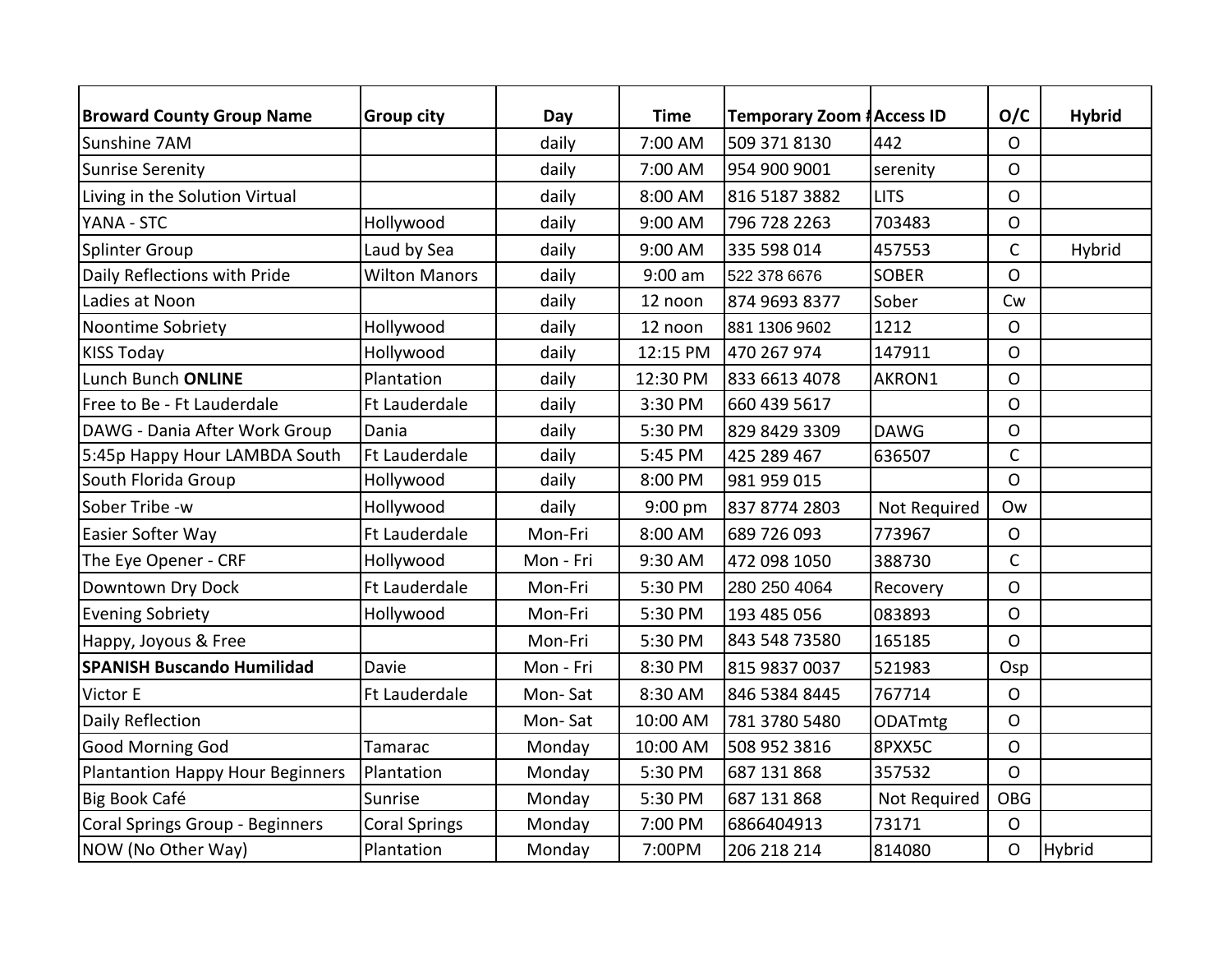| All In!                                          |                      | Monday    | 7:00PM   | 892 3962 8677 | 335511       |                |               |
|--------------------------------------------------|----------------------|-----------|----------|---------------|--------------|----------------|---------------|
| Primary Purpose Big Book Study                   | Ft Lauderdale        | Monday    | 7:15 PM  | 263 100 9779  | bigbook39    | $\mathsf{O}$   |               |
| Deerfield Beach Study                            | Deerfield            | Monday    | 7:30 pm  | 764 393 8562  | steps        | $\mathsf{O}$   | Hybrid        |
| North Beach Group                                | <b>Oakland Park</b>  | Monday    | 7:30 PM  | 845 424 696   | 145965       | $\Omega$       |               |
| <b>Coral Springs Men's</b>                       | <b>Coral Springs</b> | Monday    | 8:30 PM  | 845 8392 7955 | 458425       | Cm             | Hybrid        |
| Good Morning God                                 | Tamarac              | Tuesday   | 10:00 AM | 508 952 3816  | 8PXX5C       | $\Omega$       |               |
| Women's Hope in Recovery                         | Pompano              | Tuesday   | 12:30 PM | 829 8965 1405 | Not Required | Cw             |               |
| Agnostics                                        |                      | Tuesday   | 2:00 PM  | 784 503 045   | 061938       | $\overline{O}$ |               |
| Big Book Café                                    | Sunrise              | Tuesday   | 5:30 pm  | 982 684 049   |              | OBB            |               |
| University Big Book Study                        | Davie                | Tuesday   | 6:30 PM  | 885 9384 1222 | 348394       | OBB            |               |
| Sometimes Quickly Sometimes Slow   Ft Lauderdale |                      | Tuesday   | 6:30PM   | 327 1760 6617 | Not Required | Ow             |               |
| Ladies at Night                                  |                      | Tuesday   | 7:00 PM  | 874 9693 8377 | Sober        | Cw             |               |
| <b>Into Action -CSTR</b>                         | <b>Coral Springs</b> | Tuesday   | 7:00 pm  | 835 6342 4356 | IntoAction   | $\mathsf{C}$   |               |
| Women's Step By Step                             | Pompano              | Tuesday   | 7:00 PM  | 795 569 5673  | 744051       | Cw             | Hybrid        |
| Joy of Living                                    | Hollywood            | Tuesday   | 7:00 PM  | 968 334 2744  | serenity     | $\mathsf{O}$   | Hybrid        |
| <b>Virtually Free</b>                            |                      | Tuesday   | 7:00 PM  | 526 188 0847  | 2eyLcE       | $\Omega$       |               |
| Pompano Men's                                    | Pompano              | Tuesday   | 7:15PM   | 889 3032 0516 | 200815       | Om             | <b>Hybrid</b> |
| True Self Group - STC                            | Hollywood            | Tuesday   | 7:30 pm  | 894 144 815   | 023444       | O              |               |
| Why it Works                                     | Ft. Lauderdale       | Tuesday   | 7:30 PM  | 823 4166 4652 | 4049         | $\mathsf{C}$   | Hybrid        |
| <b>Tuesday Night Step</b>                        | Plantation           | Tuesday   | 7:30PM   | 880 4963 7073 | 061035       | $\mathsf{C}$   | Hybrid        |
| The FTL 12 Step Group                            | Ft. Lauderdale       | Tuesday   | 8:30 PM  | 365 365 2471  | GodIsReal    | $\mathsf{O}$   | Hybrid        |
| One Step at a Time - 101                         | Pompano              | Wednesday | 10:00 AM | 975 295 7731  | 243918       | $\mathsf{C}$   |               |
| Good Morning God                                 | Tamarac              | Wednesday | 10:00 AM | 893 790 42960 | 381675       | $\overline{O}$ |               |
| New Leaf                                         | Davie                | Wednesday | 5:30PM   | 387 374 2076  | Sober        | CDw            |               |
| Big Book Café                                    | Sunrise              | Wednesday | 5:30 PM  | 996 553 779   | Not Required | <b>OSP</b>     |               |
| Ladies Night - Cw                                |                      | Wednesday | 7:00 PM  | 86904026159   | ladies       | $\mathsf C$    |               |
| Coral Springs As Bill Sees It                    | <b>Coral Springs</b> | Wednesday | 7:00 pm  | 837 3090 0995 | 8513         | $\mathsf{C}$   |               |
| <b>Women's Primary Purpose</b>                   | Deerfield            | Wednesday | 7:00 PM  | 592 880 425   | Not Required | <b>Cw</b>      | Hybrid        |
| Women's Step Into Sobriety - w                   | Dania                | Wednesday | 7:30 pm  | 431 796 979   | 751669       | Cw             | Hybrid        |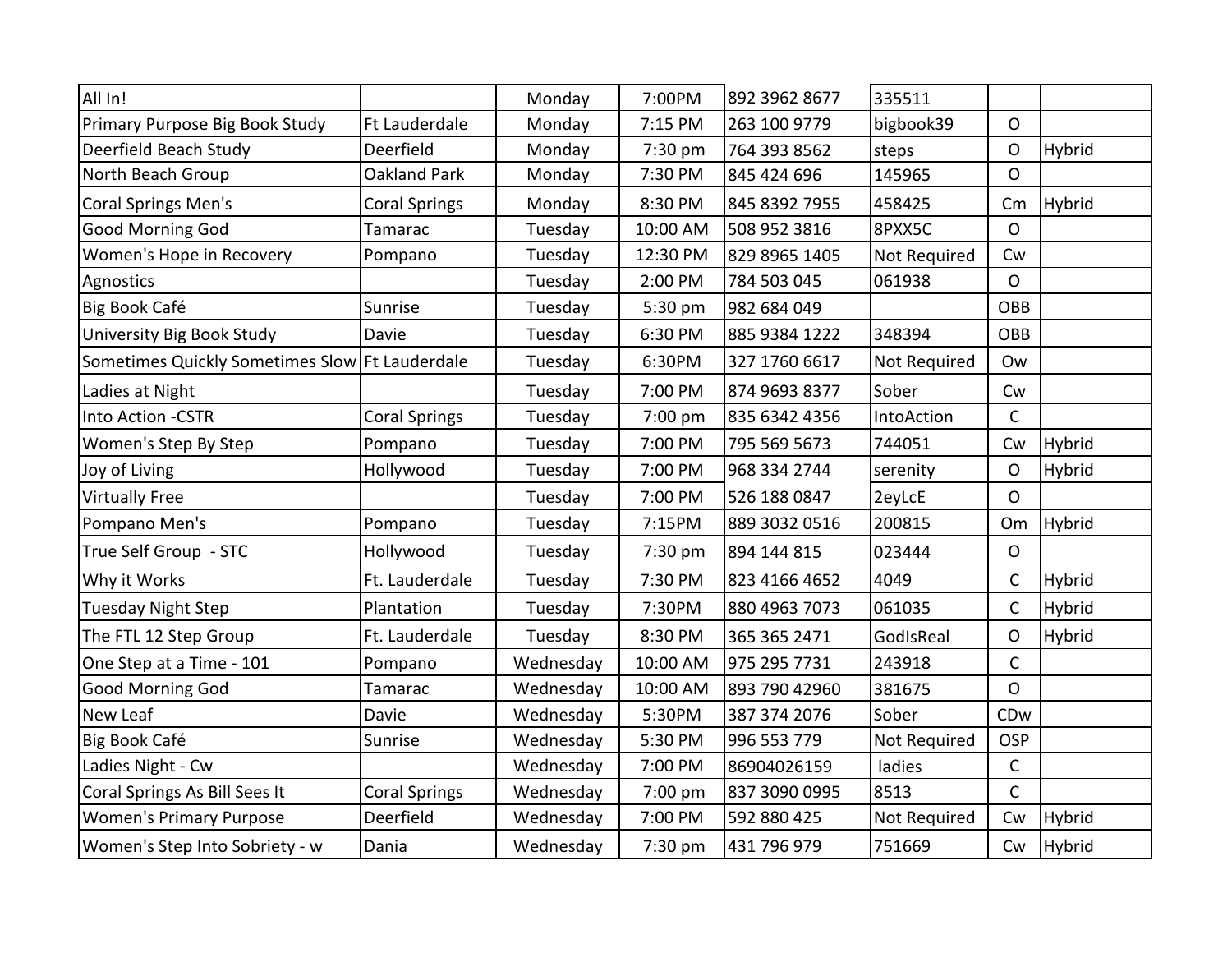| Hollywood            |           |          |                |               |                |               |
|----------------------|-----------|----------|----------------|---------------|----------------|---------------|
|                      | Wednesday | 8:00 PM  | 837 4666 8528  | 91356         | $\mathsf{O}$   |               |
| <b>Ft Lauderdale</b> | Wednesday | 7:30 PM  | 8432 247 3143  | 68751         | <b>CSPD</b>    |               |
| Hollywood            | Wednesday | 8:30 PM  | 967 320 735    | 087024        | Cm             |               |
| <b>Ft Lauderdale</b> | Wednesday | 8:00 PM  | 770 946 596    | 1234567       | $\mathsf{C}$   |               |
| Tamarac              | Thursday  | 10:00 AM | 822 6602 9241  | 579411        | $\overline{O}$ |               |
| Sunrise              | Thursday  | 5:30 PM  | 176 173 379    | Not Required  | <b>OST</b>     |               |
| Parkland             | Thursday  | 6:30 PM  | 532 917 0074   | 564309        | <b>Ow</b>      | Hybrid        |
|                      | Thursday  | 6:30 PM  | 846 7076 5026  | 630           | <b>Ow</b>      |               |
| Hollywood            | Thursday  | 7:00 PM  | 970 779 8886   | Sober123      | $\mathsf{O}$   |               |
|                      | Thursday  | 7:00 PM  | 784 503 045    | 061938        | $\mathsf O$    |               |
| <b>Coral Springs</b> | Thursday  | 7:00 PM  | 6866404913     | 73171         | $\mathsf{C}$   |               |
| Pompano              | Thursday  | 7:00 PM  | 954 818 3013   | steps         | O              | <b>Hybrid</b> |
| Pompano              | Thursday  | 7:00 PM  | 975 295 7731   | 243918        | Cw             |               |
| <b>Ft Lauderdale</b> | Thursday  | 7:00 PM  | 949 084 6073   | not required  | Or             | Hybrid        |
| Pembroke Pines       | Thursday  | 7:00 PM  | 823 615 57 561 | 1212          | $\mathsf{O}$   |               |
|                      | Thursday  | 7:00 PM  | 868 533 054    | <b>HAW123</b> | <b>Ow</b>      |               |
| Ft Lauderdale        | Thursday  | 7:00 PM  | 907 629 9034   | express       | <b>OBG</b>     | Hybrid        |
|                      | Thursday  | 7:00 PM  | 526 188 0847   | 2eyLcE        | $\mathsf{O}$   |               |
| <b>Ft Lauderdale</b> | Thursday  | 7:15 PM  | 263 100 9779   | bigbook39     | $\mathsf{O}$   |               |
| <b>Ft Lauderdale</b> | Thursday  | 7:30 PM  | 837 270 489    | 452900        | $\mathsf{O}$   | Hybrid        |
| Hollywood            | Thursday  | 8:00 PM  | 897 8850 7223  | 241129        | $\mathsf{O}$   |               |
| Pompano              | Thursday  | 8:30 PM  | 975 295 7731   | 243918        | $\mathsf{O}$   |               |
| Tamarac              | Friday    | 10:00 AM | 573 609 6642   | 3jsLpD        | $\mathsf{O}$   |               |
| Sunrise              | Friday    | 5:30 PM  | 969 974 715    | Not Required  | <b>OT</b>      |               |
| <b>Ft Lauderdale</b> | Friday    | 5:45 PM  | 500 742 062    |               | <b>OD</b>      | Hybrid        |
| <b>Ft Lauderdale</b> | Friday    | 7:00 PM  | 626 976 652    | bigbook       | O              | Hybrid        |
| Plantation           | Friday    | 7:00PM   | 206 218 214    | 814080        | $\mathsf{O}$   |               |
| Deerfield            | Friday    | 7:30 PM  | 975 295 7731   |               |                |               |
| Pompano              | Friday    | 7:00 PM  | 795 569 5673   | 744051        | Cw             |               |
| <b>Ft Lauderdale</b> | Friday    | 7:30 PM  | 983 283 847    | 005676        | $\mathsf{C}$   |               |
|                      |           |          |                |               |                |               |